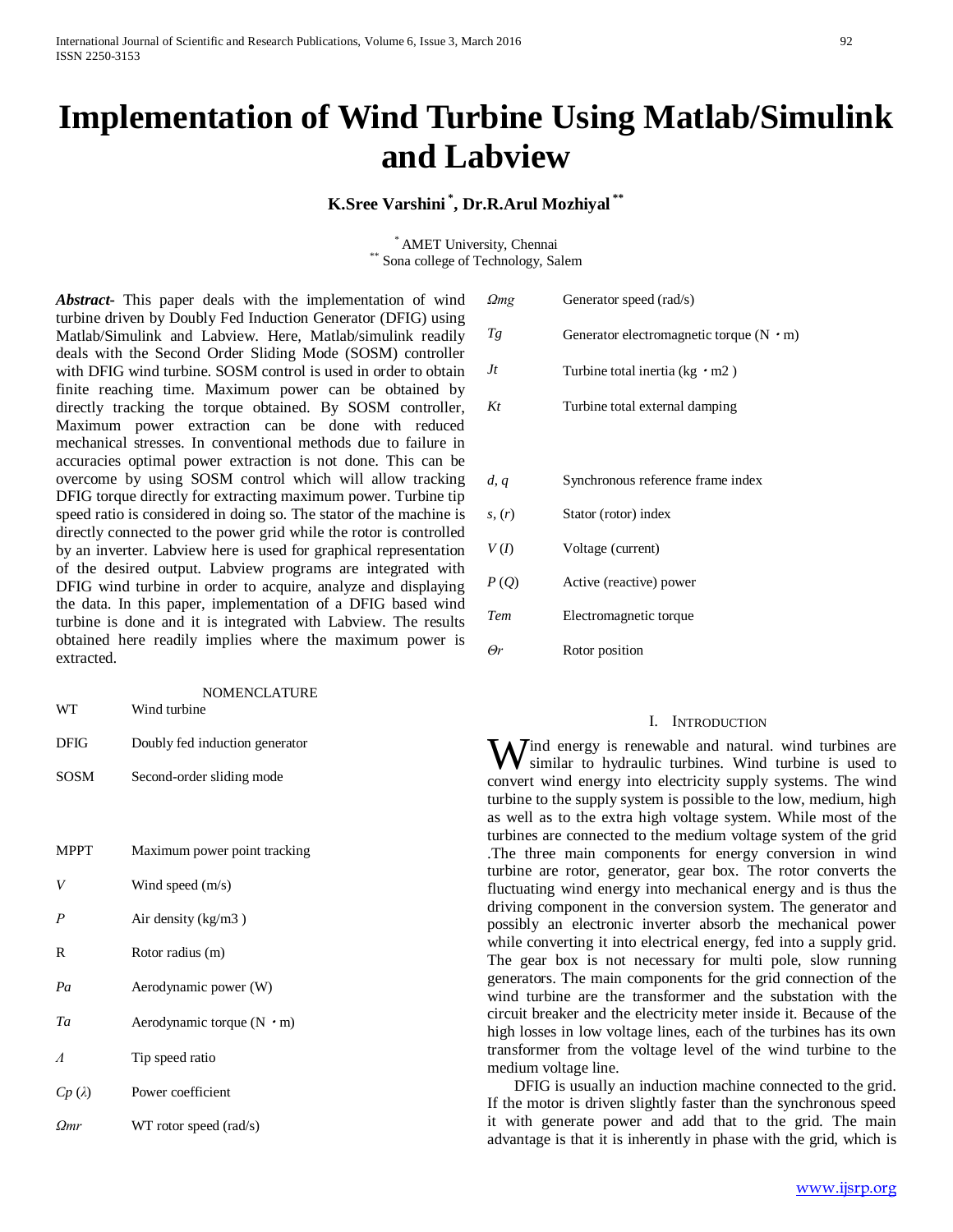also the excitation. The main objective of this paper is maximum power extraction. Here tip speed ratio is considered and it is maintained constant in order to obtain maximum power extraction.

#### II. GLOBAL WIND TURBINE SCHEME



#### **Fig. 1. WT global scheme**

#### *A. Turbine model*

 The turbine modeling is done from [4]. In this case, the aerodynamic power *Pa* captured by the WT is given by

(1)

Where,

(2)

 Where, R is the blade radius of the wind turbine, air density and tip speed ratio. The power coefficient is generally given by the fraction of power extracted from the power in the wind by a practical wind turbine. Power coefficient readily varies with the wind speed. It is the function of tip speed ratio and blade pitch angle. At one specific value of tip speed ratio, the turbine is most effective. By varying the rotor speed tip speed ratio is maintained optimum in order to capture maximum power. The rotor power (aerodynamic power) is also defined by

(3)

 According to [4], the following simplified model is adopted for the turbine (drive train) for control purposes:

# (4)

# *A. Generator Model*

 DFIG machines works both as a generator and also as a motor. They operates in both synchronous and sub synchronous speeds. They operates with two modes in synchronous and two modes in sub synchronous modes. Two power converter bridges are connected by means of a dc link. They can accommodate the bi-directional power flow of the rotor in a DFIG[5]. DC link voltage is maintained constant in the grid side converter. While the rotor isde converter controls the flux, active and the reactive powers.

 Three legs one for each phase are present in the converter bridge. They contains two transistors. Decoupled active and reactive power is obtained by injecting rotor frequency currents into the rotor circuit. Slip changes with the change in the wind speed. The frequency of the rotor current also varies. Active and the set point values are compared. Slip value is less thean 1. The mechanical torque is transmittd to Dc bus capacitor to rise the DC voltage in super synchronous speed operation. While DC voltage is reduced in sub synchronous operation. Balancing the

power which are injected into the DC link capacitor are done in grid side converter. Constant link voltage is maintained using converte which is connected to the grid side. Here, while turning on the lower transistor current is decreased and while turning on the upper transistor cuurent is increased. In DFIG four quardrant active and reactive power operations are done. They operates at 30% speed variation.

### III. VARIABLE-SPEED WIND ENERGY CONVERSION SYSTEMS

 Since it is possible to track the changes in wind speed by adapting shaft speed, and thus, maintaining optimal power generation currently, variable-speed wind energy conversion systems (VS-WECS) are continuously increasing their market share. The more VS-WECS are investigated, the more it becomes obvious that their behavior is significantly affected by the control strategy used. Typically, the VS-WECS use aerodynamic controls in combination with power electronics to regulate torque, speed, and power. The aerodynamic control systems, usually variable-pitch blades or trailing-edge devices, are expensive and complex, especially when the turbines are larger. This situation provides an incentive to consider alternative control approaches. To achieve power efficiency maximization, the turbine tip-speed ratio should be maintained at its optimum value despite wind variations. Nevertheless, control is not always aimed at capturing as much energy as possible. In fact, in aboverated wind speed, the captured power needs to be limited. Although there are both mechanical and electrical constraints, the more severe ones are commonly on the generator and the converter. Hence, regulation of the power produced by the generator (i.e., the output power) is usually the prime objective and this is the main objective of this paper.

#### IV. CONTROL OF DFIG-BASED WT

#### A. *Rotor side converter control*

 The rotor side converter control begins with the stator and rotor current transformation to the d–q reference frame followed by both currents being transformed to the stator flux-oriented frame. Since the objective is to capture the maximum energy available in the wind, the active power reference is always made equal to the available wind turbine power. The reactive power reference value was derived from the active power reference and the desired value of the power factor. The control uses the principle that in the stator flux-oriented frame, the rotor current variations will reflect in stator current variations and hence, by controlling the rotor current, the stator active and reactive powers can be controlled. A reference current was derived from the error between the active power reference and the actual active power by tuning a PI controller. Similarly, a reference current was obtained from the error between the reactive power reference and the actual reactive power. Then, both reference currents were transformed to their natural reference frame that is the rotor frame. These rotor current references, after a dq-to-abc transformation, were used for implementing the hysteresis modulation on the rotor side three-phase converter.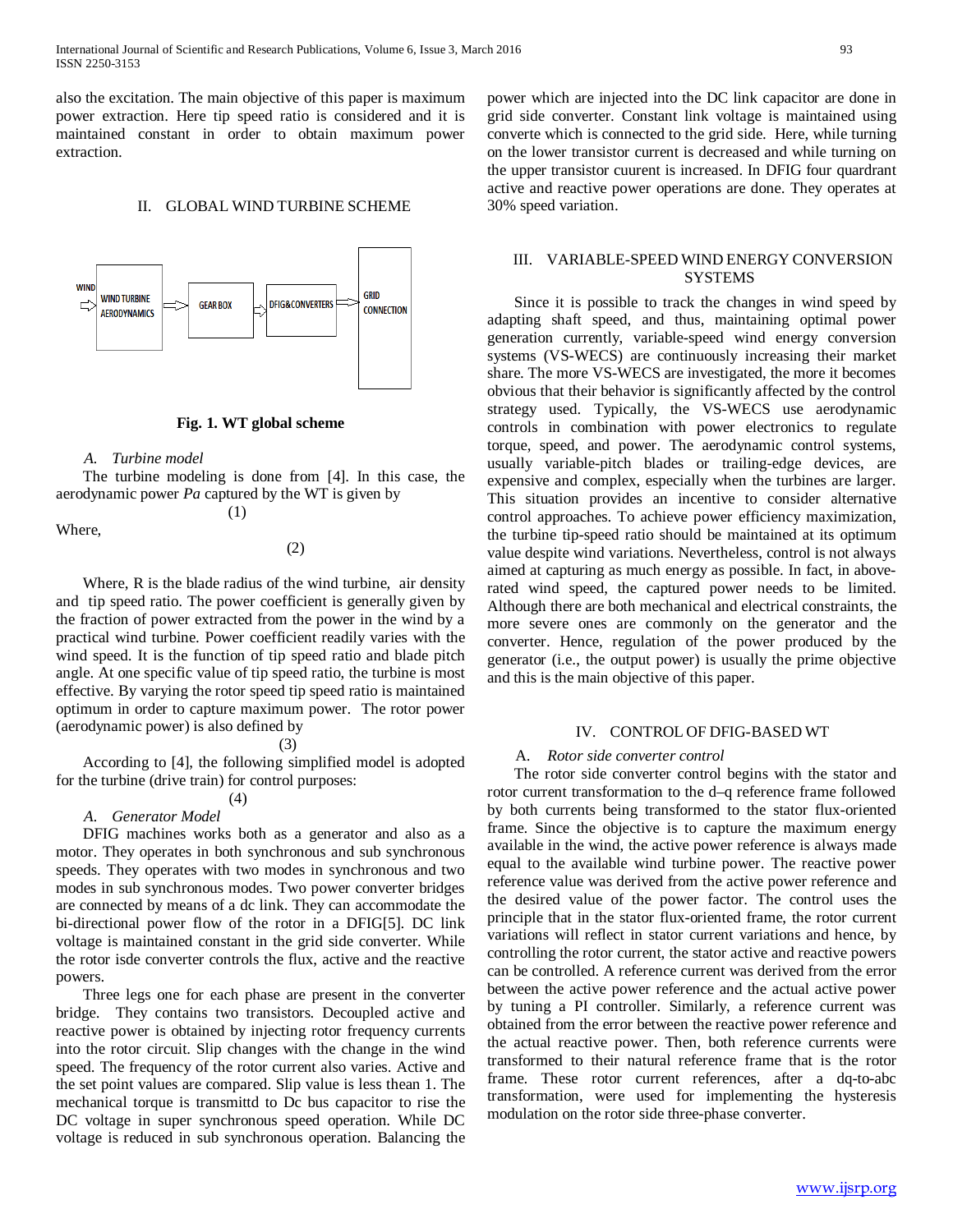## B. *Grid side converter control*

 The grid side converter control begins with transforming the grid voltages to the stationary reference frame to obtain the voltage vector angle as given. As seen before, the dc link voltage can be controlled by control of the direct axis current *i*x in the voltage vector-oriented reference frame. Thus, a reference current *i*x, ref was derived from the dc link voltage error of the converter bridge by tuning a second PI controller. The current ref was forced to zero so as to make the displacement equal to zero. The reference currents in the grid voltage vector-oriented frame were then transformed to their natural frame of reference— the stationary frame. An inverse transformation was used to obtain the reference currents as phase currents. With the reference currents for rotor side and grid side converters, hysteresis modulation may then be implemented for both converters.

## V. SIMULATION RESULTS

 The proposed controllers designed are assessed through simulations, which aim to demonstrate their chattering-free performance and their robust tracking features in the presence of unknown disturbances and uncertainties. Furthermore, for a better appreciation of the WECS SOSM controller assets, their performance has been tuned. The effects of disturbances and uncertainties have been considered by incorporating in the dynamics equations of the system. The maximum level assumed for each one of them was determined by the highest effect. An interface has been developed in MATLAB Simulink enabling users to implement advanced turbine controls in Simulink. Hence, an electrical model (DFIG, grid, control system, etc.) designed in the Simulink environment is simulated while making use of the complete nonlinear aerodynamic WT motion equations. Very good tracking performances are achieved in terms of DFIG rotor current and WT torque with respect to wind fluctuations. The proposed SOMS control strategy does not induce increased mechanical stress as there are no strong torque variations. Indeed and as expected, the aerodynamic torque remains smooth.

To assess the effectiveness of the proposed advanced control strategy, it has been compared to more traditional techniques with the same control objectives. The first one is that using the active power as reference



**Fig. 5 wind speed profile**



**Fig. 6 Real and reactive power**



**Fig. 7 Torque: reference (blue) and real (green)**

 This approach supposes that the active power is equal to the DFIG electromagnetic power. This approximation drives a difference between the desired torque given and the generated torque .The second assessed approach is the real and reactive power.

 In this case, bad tracking performances are also achieved. Indeed, the control reference is quite inaccurate due to some adopted simplifications (e.g., a constant stator flux). In terms of power extraction and maximization, Figure shows the effectiveness of the proposed SOSM control with respect to approach. This is mainly due to an inaccurate determination of *k*opt. Indeed, there is no accurate way to determine *k*, especially since blade aerodynamics can change significantly over time. This fact is, therefore, an extra justification of the proposed control strategy. If it is assumed that  $k$  can be accurately determined via simulations or experiments, shows that approaches bad torque tracking can be balanced by the adjustment of *k*opt. This delicate task, which requires a number of simulation tests, remains less efficient.

#### VI. HARDWARE IMPLEMENTATION

#### REQUIREMENTS

- PC compatible computer
- Microsoft Windows 3.1x or Windows 95 and new versions of the Windows
- PIC16F73
- MAX232
- $\triangleright$  Oscillator
- $\triangleright$  Transformer
- $\triangleright$  Filter

 When a current flows through the coil, the resulting magnetic field attracts an armature that is mechanically linked to a moving contact. The movement either makes or breaks a connection with a fixed contact. When the current to the coil is switched off, the armature is returned by a force approximately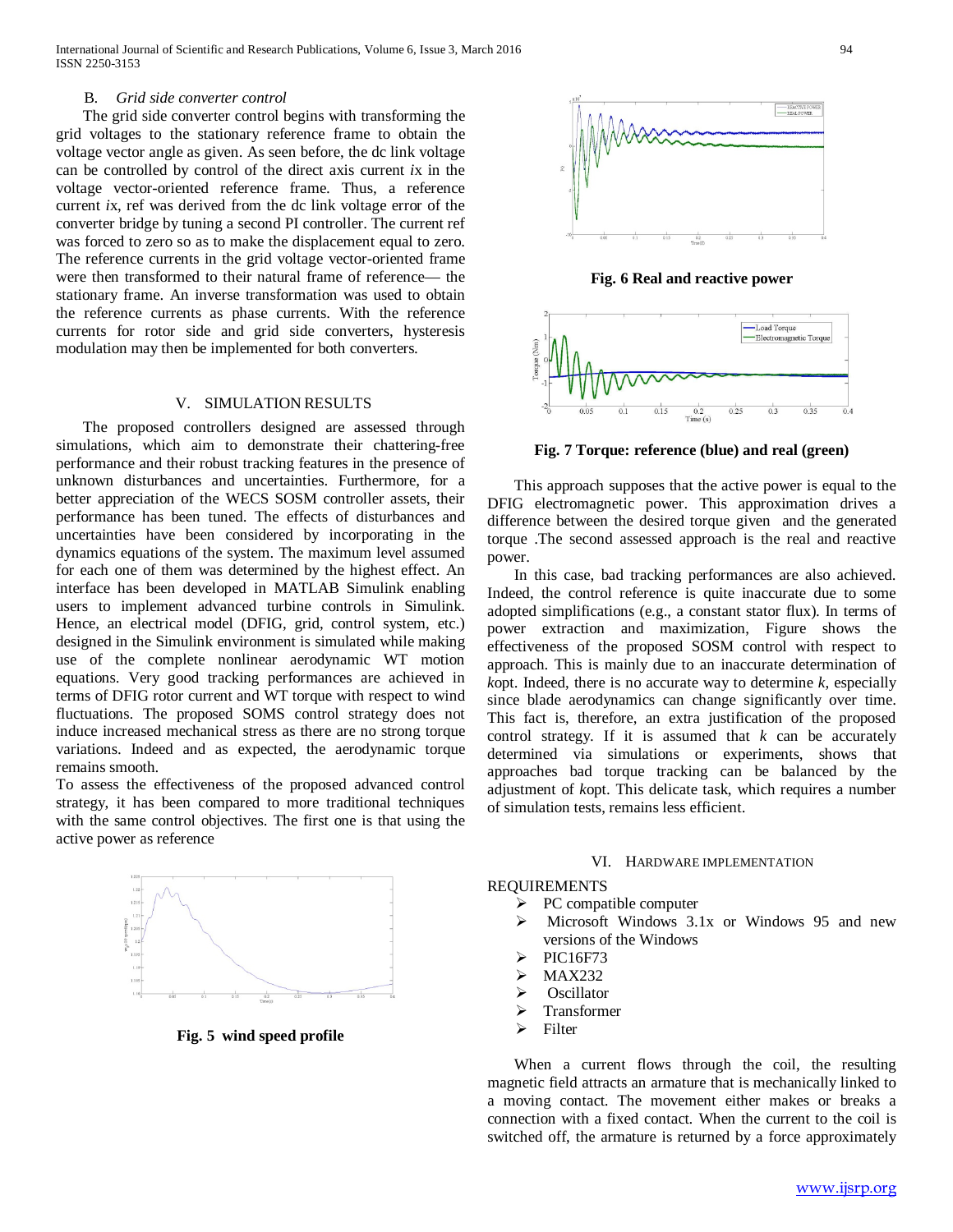half as long as the magnetic force to its relaxed position. Usually this is a spring, but gravity is also used commonly in individual motor starters. Most relays are manufactured to operate quickly. In a low voltage application, this is to reduce noise. In a high voltage or high current application, this is to reduce arcing. If the coil is energized with DC, a diode is frequently installed across the coil, to dissipate the energy from the collapsing magnetic field at deactivation, which would otherwise generate a spike of voltage and might cause damage to circuit components. If the coil is designed to be energized with AC, a small copper ring can be crimped to the end of the solenoid. This "shading ring" creates a small out-of-phase current, which increases the minimum pull on the armature during the AC cycle. Then the position steps starts to rotate from initial condition 0 represents the very small amount of power and then it readily forms where the maximum power is obtained. When it readily reaches the stage, they just start to degrade itself.



**Fig. 8 Hardware implementation of wind turbine**

 Position step here readily gives the prototype mechanism of clutch and turbine. When the voltage and current are induced in the system, the power gradually gets to increase. When it attains a maximum stage, the power gets readily reduced and thus stops with the two angles. Here maximum power is obtained at 588W at position 6. When the maximum power is attained here, they readily oscillates between step5 and power step 6. This gives the maximum power extraction of a proposed system

| step           | (V) | Position Voltage Current(A) Power(W) |      |
|----------------|-----|--------------------------------------|------|
| 1              | 280 | 0.1                                  | 28.0 |
| 2              | 280 | 1.5                                  | 420  |
| 3              | 277 | 2.0                                  | 516  |
| $\overline{4}$ | 280 | 2.1                                  | 529  |
| $\overline{5}$ | 280 | 2.1                                  | 529  |
| 6              | 280 | 2.2                                  | 588  |

Table 1 variation in the power obtained



**Fig. 9 Result analyser**

#### VII. CONCLUSION

 This project presents hardware results of power extracted using second order sliding mode control of a DFIG based wind turbine and it is integrated with LABVIEW using GUI. This prototype readily implies the reduction in the mechanical stresses by applying second order sliding mode control. And the results are obtained under steady state condition. The main features are a chattering-free behavior, a finite reaching time, and robustness with respect to external disturbances (grid) and unmodeled dynamics.

 The proposed SOSM control the system according to references given by an maximum power. In this case, the current and voltage is directly tracked, therefore leading to maximum power extraction. The obtained results clearly show the SOSM approach effectiveness in terms of power extraction maximization compared to more traditional techniques. Moreover, it has been confirmed that there is no mechanical extra stress induced on the turbine drive train as there are no strong torque variations.

#### **REFERENCES**

- [1] F. Valenciaga and P. F. Puleston, "High-order sliding control for a wind energy conversion system based on a permanent magnet synchronous generator," IEEE Trans. Energy Convers., vol. 23, no. 3, pp. 860–867, Sep. 2008.
- [2] I. MunteanuS. Bacha, A. I. Bratcu, J. Guiraud, and D. Roye, "Energyreliability optimization of wind energy conversion systems by sliding mode control," IEEE Trans. Energy Convers., vol. 23, no. 3, pp. 975– 985, Sep. 2008.
- [3] M. Liserre, R. Cardenas, M. Molinas, and J. Rodriguez, "Overview of multi-MW wind turbines and wind parks," IEEE Trans. Ind. Electron., vol. 58, no. 4, pp. 1081–1095, Apr. 2011.
- [4] R. Pena, R. Cardenas, J. Proboste, G. Asher, and J. Clare, "Sensorless control of doubly-fed induction generators using a rotor-current-based MRAS observer," IEEE Trans. Ind. Electron., vol. 55, no. 1, pp. 330–339, Jan. 2008
- [5] R. Fadaeinedjad, M. Moallem, and G. Moschopoulos, "Simulation of a wind turbine with doubly fed induction generator by FAST and Simulink," IEEE Trans. Energy Convers., vol. 23, no. 2, pp. 690–700, Jun. 2008.